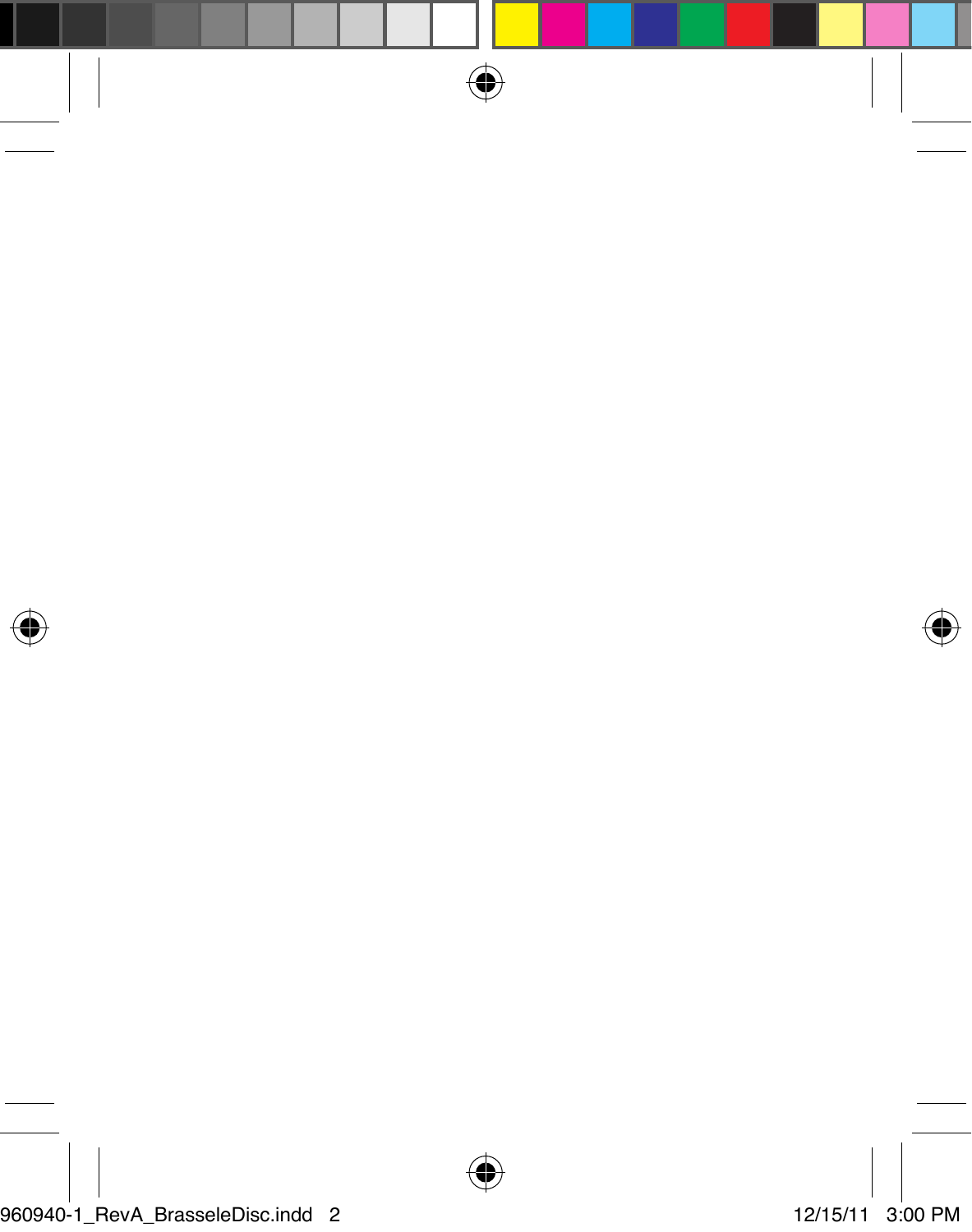Brasseler VE Portable LED Light System

**Congratulations on your purchase of the Brasseler VE portable light-emitting diode (LED) lighting system. The high-capacity illumination unit, which represents the most modern LED technology, was developed especially for use in dental practices.**

**Please read these instructions carefully before using the unit. Follow the procedures described in order to optimize the lifespan and functionality of the components of the illumination system.**

#### **Table of Contents**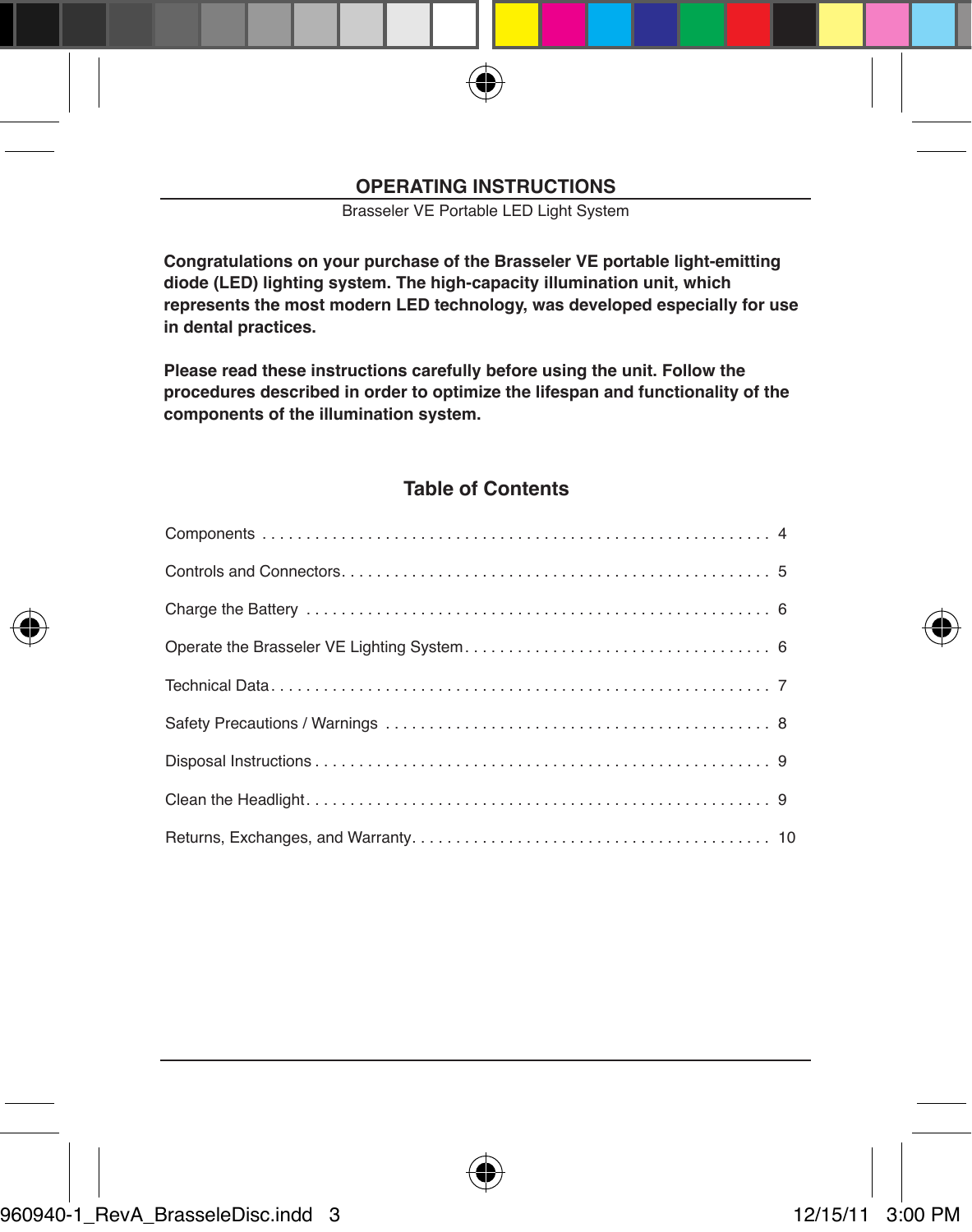Brasseler VE Portable LED Light System

### **Components**

**Check to see that the following components are included in the packaging:**

#### *1. Battery Pack*

This unit contains an integrated Lithium Ion battery.



#### *2. LED Light Cable*

The four components of the LED light cable are as follows:

- Headlamp (1)
- Mounting Clip (2)
- Gown Clip (3)
- Plug (4)

#### *3. Power Supply/Battery Charger*

When plugged into the electrical outlet and the battery pack, the light (5) located on top of the power supply will indicate the charging state of the battery.



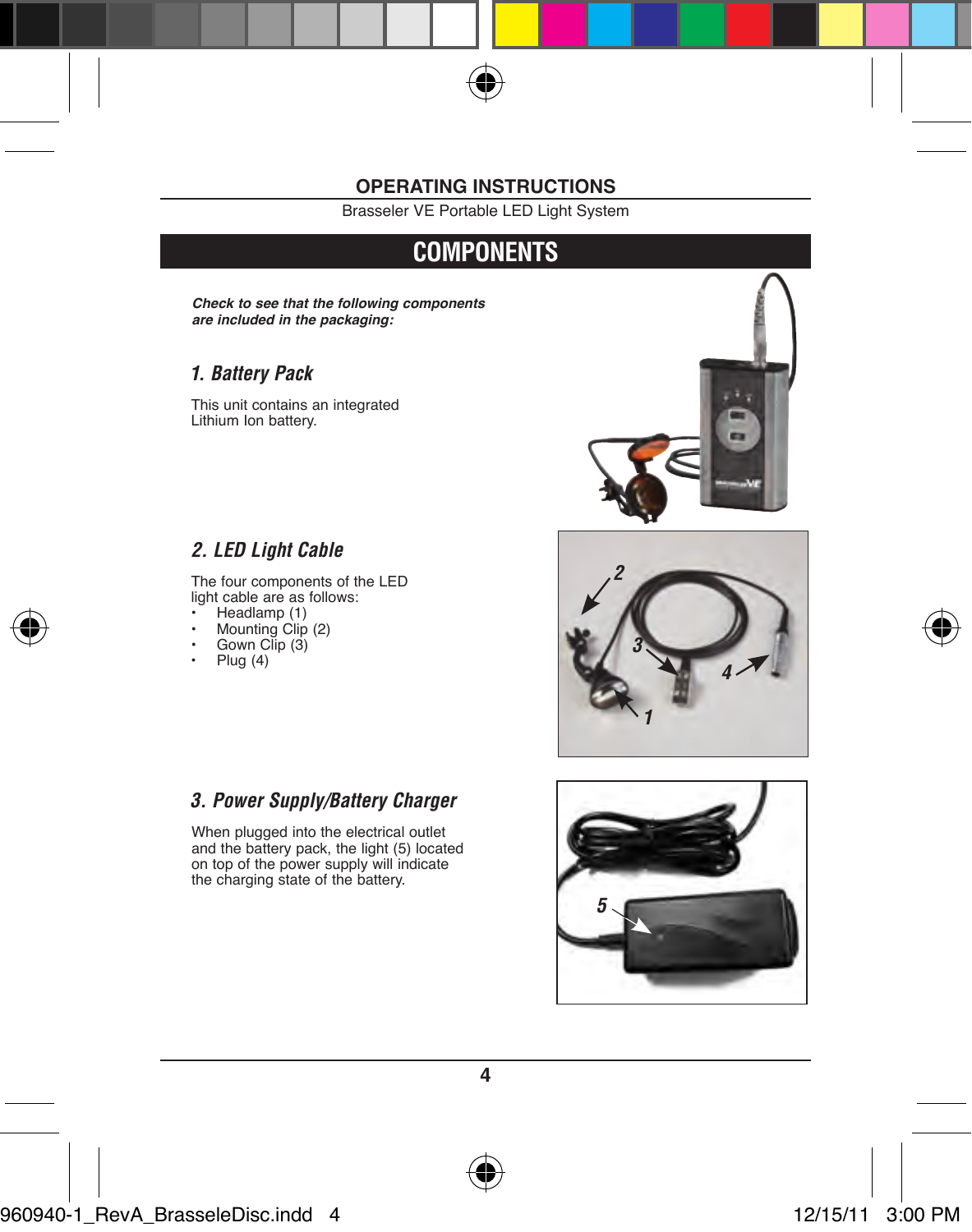Brasseler VE Portable LED Light System

#### *4. Curing Filter*

The curing filter is intended to be used when working with light-cured polymers. When working with these materials, unfiltered light from the headlight could cause premature curing of the polymer. The figure to the right shows the filter installed over a headlight.



# **Controls and Connectors**

#### *1. On/Off Control Button (1)*

Turns the LED on and off.

### *2. Light Intensity Control Button (2)*

Adjusts light output between three intensity settings: LOW (3,000 foot candles), MEDIUM (5,000 foot candles), and HIGH (7,000 foot candles).

### *3. LED Cable Socket*

The LED cable plug (4) fits into the battery pack in this socket (3).

#### *4. Battery Charger Connection Port (5)*

The battery charger connects to this port. The plug is a concentric design that fits in any orientation.

### *5. Battery Capacity Monitor (6)*

Light will turn on, and a short beep will sound when battery life is down to ten minutes. The beep will reoccur every minute until the battery enters a shut-down mode. During shut-down mode, the light will blink, indicating that the battery has depleted its capacity.

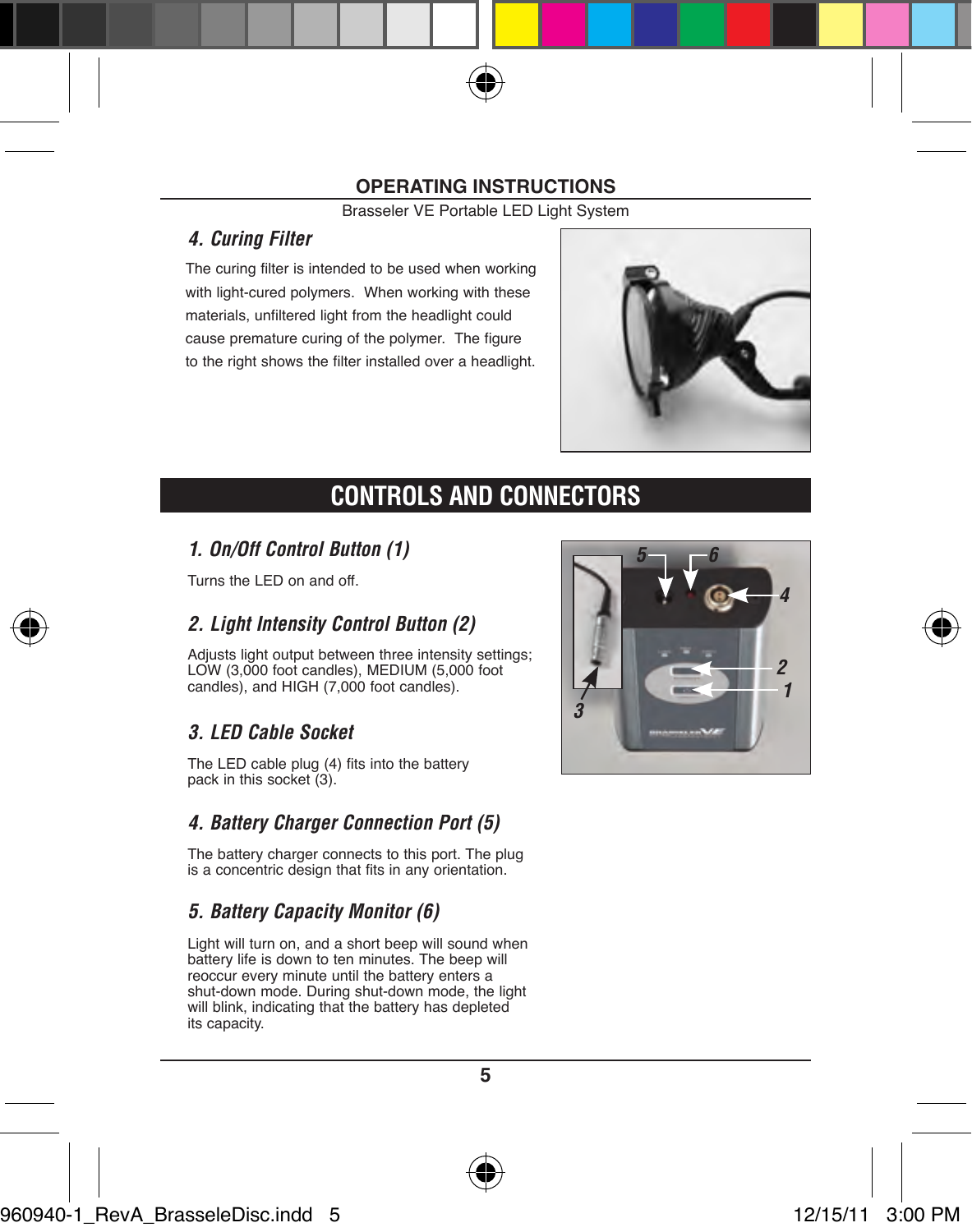Brasseler VE Portable LED Light System

### **Charge The Battery**

The battery is not completely charged on delivery. The battery must be charged for at least 3 hours before its first use. Beyond the initial charge, no battery conditioning is required.

- 1. Plug the charger into the battery pack.
- 2. Plug the charger into the electrical outlet.
- 3. While charging, the light (1) on the charging unit will show red. When the battery is fully charged. the light will be green and the charger will switch to a maintenance mode.



### **Operating the Brasseler VE Lighting System**

1. Mount the headlight to the center of your Brasseler VE loupes, headband, or competitive loupes by using the clip at the base of the headlight's articulating arm.

There are specific clips to interface with various loupe models. Follow the instructions in the separate Loupe Clip Connection Kit included with your light system to determine the most appropriate clip for your specific loupe.

- 2. Secure the cable to the temple using the supplied temple clips.
- 4. Put the loupe/light on and adjust it to a comfortable working position.
- 5. Secure the cable with the gown clip so that the cable does not hinder the view or the work of the user.
- 6. Connect the cable to the battery pack as previously described.
- 7. Press the "On" control button on the unit to turn on the light.
- 8. When using the light, or when storing the unit, never bend the cable tightly to avoid damaging the cable.
- 9. Install the curing filter (if needed).
	- a) Slide the filter's frame over the outer rib of the headlight so that the hinged frame can flip down in front of the headlight as shown in the figure to the right.
	- b) Use the included screwdriver to tighten the screw and secure the filter to the headlight.
	- c) The filter can now be flipped down in a position in front of the headlight.

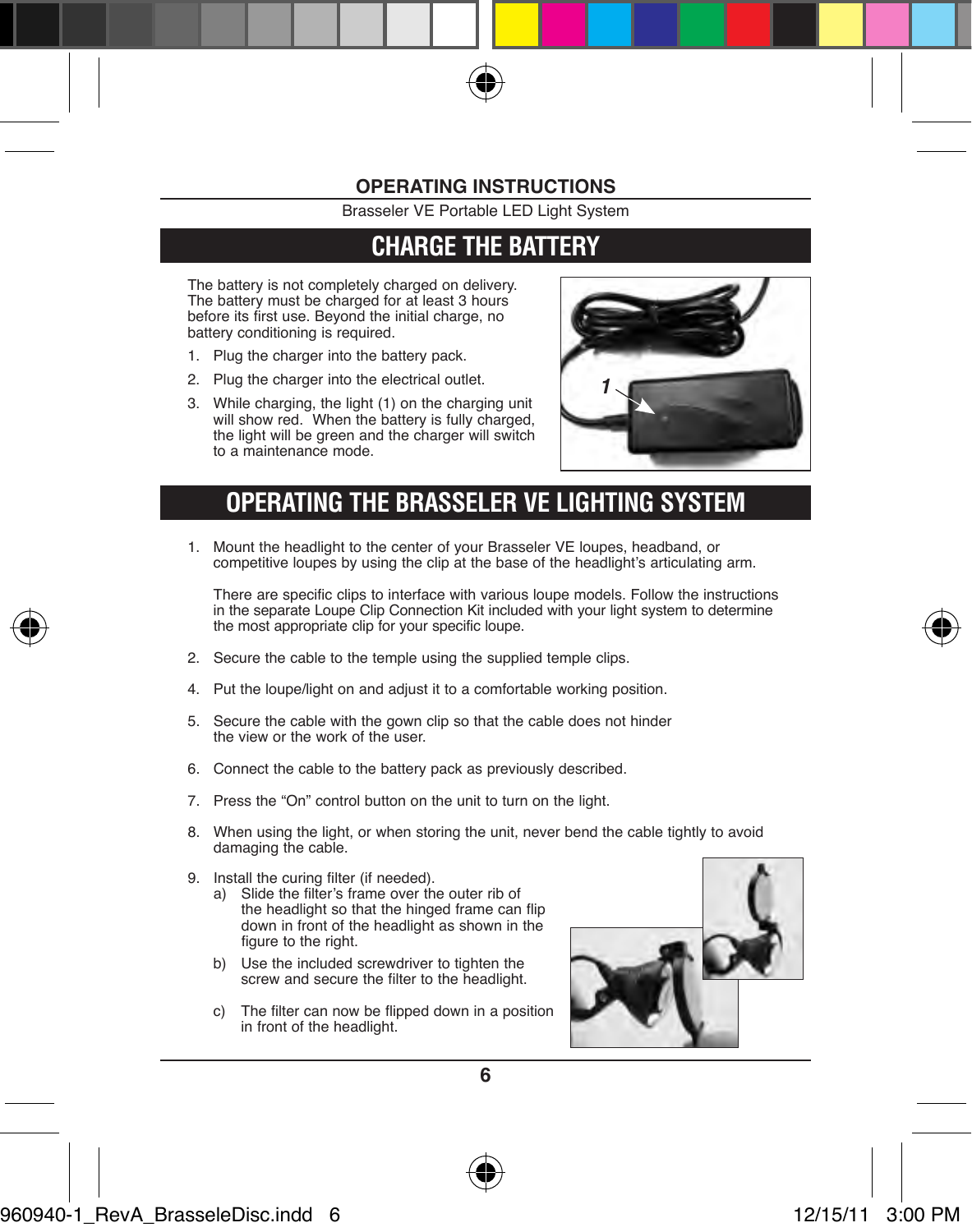Brasseler VE Portable LED Light System

# **Technical data**

| Weight of the reflector lamp             | Approximately 0.7 ounces (20 grams)                                                                                            |
|------------------------------------------|--------------------------------------------------------------------------------------------------------------------------------|
| Weight of control unit                   | Approximately 8.5 ounces (240 grams)                                                                                           |
| Diameter of the reflector lamp           | Approximately 1.0 inch (26 mm)                                                                                                 |
| Dimensions of battery pack               | Height approximately 3.8 inches (97 mm)<br>Width approximately 2.5 inches (64 mm)<br>Depth approximately 1.0 inch (26 mm)      |
| Equipment class                          | $\mathbf{H}$                                                                                                                   |
| Ingress of water                         | (ordinary equipment) IXPØ                                                                                                      |
| Battery type                             | Li-Ion battery, 7.4 V/ 2,400 mAh                                                                                               |
| Battery charge time                      | 3 hours                                                                                                                        |
| <b>Battery life</b>                      | Low - approximately 17 hours<br>Medium - approximately 10 hours<br>High - approximately 7 hours                                |
| Light intensity                          | Measured at a distance of 12 inches:<br>$Low - 3.000$ foot candles<br>Medium - 5,000 foot candles<br>High - 7,000 foot candles |
| Operation mode                           | Continuous                                                                                                                     |
| <b>FMC</b>                               | IEC60601-1-2, Class B, EN55011                                                                                                 |
| Safety                                   | IFC 60601-1                                                                                                                    |
| Protection from shock                    | Internally powered<br><b>Type BF</b>                                                                                           |
| Temperature for operation and<br>storage | 32° to 95° F (0° to 35° C)                                                                                                     |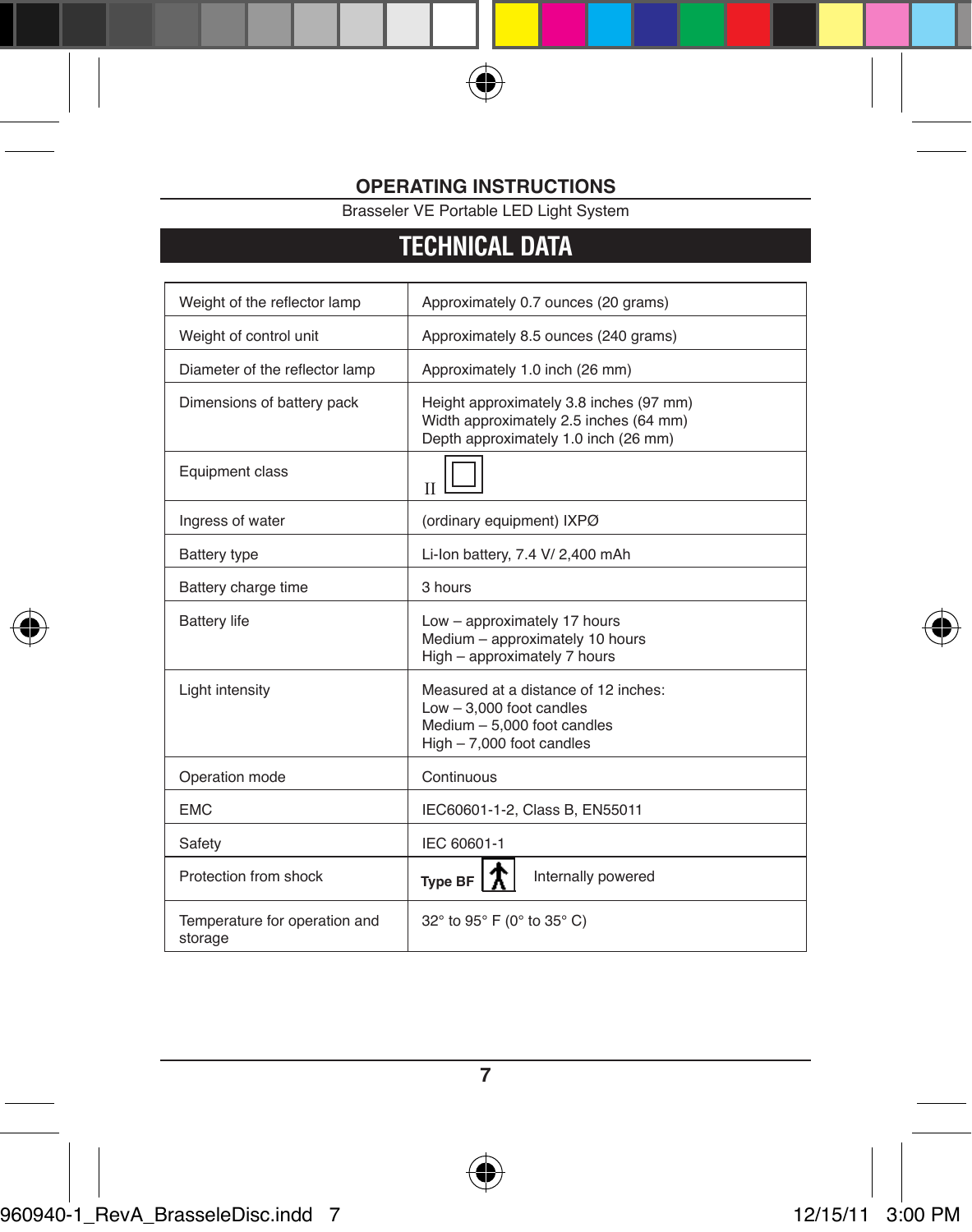Brasseler VE Portable LED Light System

### **Technical data (continued)**

| Relative Humidity:   | 10% to 85% (non-condensing)            |
|----------------------|----------------------------------------|
| Atmospheric Pressure | 0.5atm to 1.0atm (500-hPa to 1060-hPa) |

### *Symbols Key:*

| The Waste Flectrical and<br>Electronic Equipment (WEEE)<br>Directive symbol. Do not dispose<br>of this product as normal trash. |                                                |
|---------------------------------------------------------------------------------------------------------------------------------|------------------------------------------------|
| Equipment class 1                                                                                                               |                                                |
| Flectric shock class                                                                                                            | Type BF $\vert \boldsymbol{\mathcal{R}} \vert$ |
| Alternating current                                                                                                             | $\tilde{\phantom{a}}$                          |
| Direct current                                                                                                                  |                                                |



### **Safety Precautions/Warnings**

- 1. Only Brasseler–supplied power supplies are to be used to power the LED battery.
- 2. In order to avoid the risk of permanent eye damage, do not look directly into the headlight or aim the headlight directly into someone's eyes. Consider providing patients with protective eyewear.
- 3. The control unit and the battery must be used exclusively for the purpose described.
- 4. Under no circumstances should you open the housing of the charger or the control unit. Never take the devices apart or undertake modifications.

Misuse of the battery can cause the battery to become hot, explode, or ignite and may cause serious injury. Make sure that the following safety precautions are expressly followed:

- Never open the battery charger or control unit.
- Never make any changes/modifications to the battery charger or control unit.
- Do not bring the battery charger or control unit into contact with fire or severe heat (over 158°F or 70°C).
- Do not use outside.
- Do not short circuit (do not connect via a conductor or reverse polarity).<br>• Protect from fluids and damn environments
- Protect from fluids and damp environments.
- Do not use a damaged device.<br>• Maintain storage and operation
- Maintain storage and operational temperature of 32˚F to 95˚F (0° to 35°C).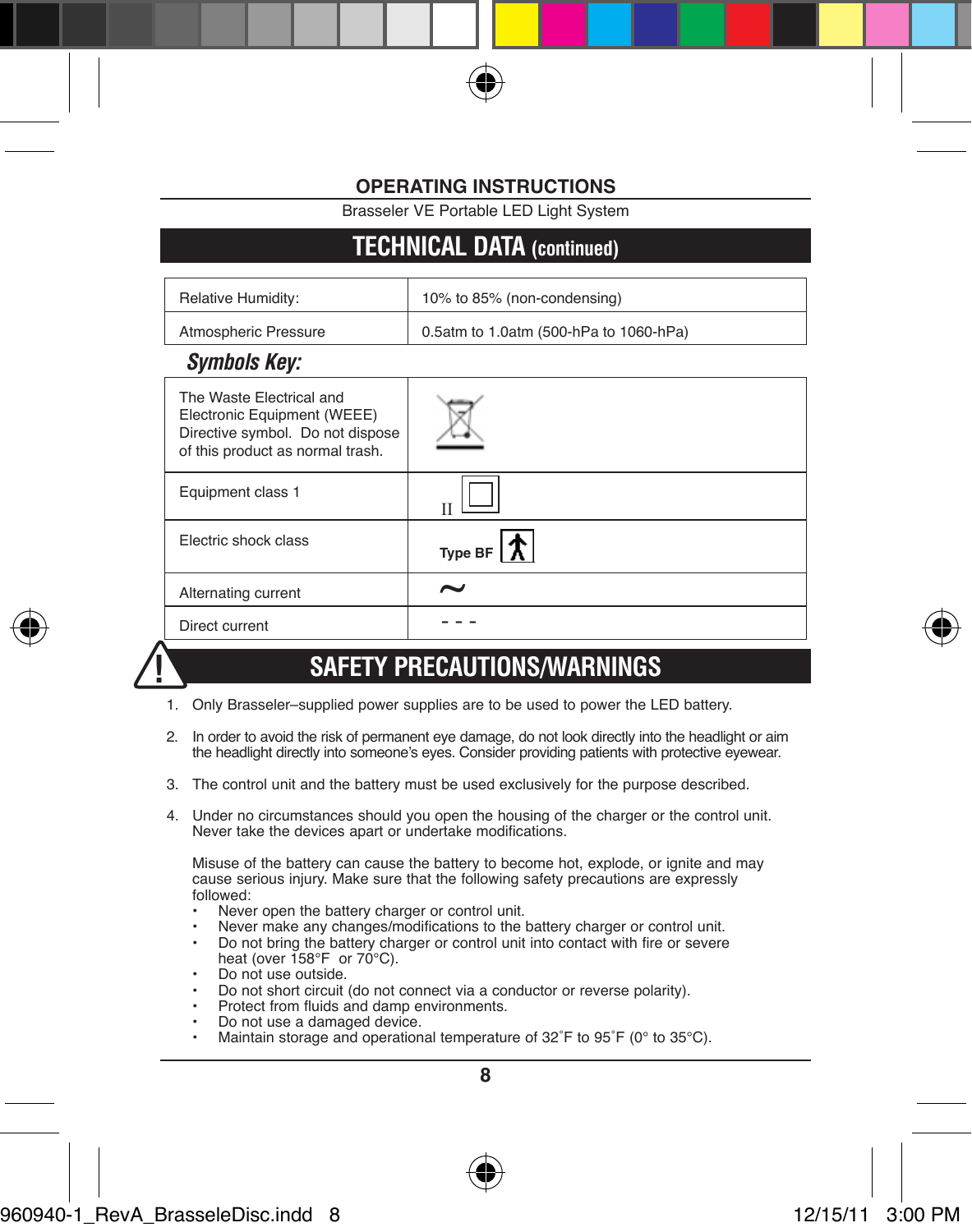Brasseler VE Portable LED Light System

- 5. Never try to use non-Brasseler-supplied charger units or control units.
- 6. The charger must never be used outside.
- 7. Do not use the control or charger units if the housing or plugs are damaged.
- 8. If you determine that the charger or control unit is hot, emits an odor, or changes color or shape, turn it off immediately and disconnect from the power network. The device may not be used again and must be immediately returned to Brasseler.
- 9. Do not store within reach of children.

### **Disposal Instructions**



The Waste Electrical and Electronic Equipment (WEEE) Directive forbids the disposal of waste electrical and electronic equipment as unsorted municipal waste and requires that they should be collected and recycled or disposed of separately. Hazardous substances are present in electrical and electronic equipment and present potential risks to human health and the environment if disposed of in municipal landfills that are not designed to prevent migration of substances into the soil and groundwater. By properly disposing of this waste, you will be contributing to the advancement of reuse, recycling and other forms of recovery, as well as the prevention of pollution at a very local level. Contact your local recycling center for location of appropriate recycling facility for electronic equipment.

### **Clean the Headlight**

The headlight is manufactured using only high-quality components. This is an optical precision instrument that must be cleaned and handled with the greatest care. Basic contaminations may only be removed with a soft, clean, dry cloth in order to avoid scratching the lenses.

- Do not immerse the headlight in water, sterilization fluid or ultrasound cleaning solutions. The product is not waterproof.
- Only use disinfection cloths for severe contamination. Disinfection spray must not be used under any circumstances to avoid severely damaging the light.
- Only clean the headlight with a sanitizing cloth, such as CaviWipes<sup>®\*</sup>.
- Do not use gasoline, cleaning solutions or aggressive solvents for cleaning.
- Make absolutely sure that your sanitation cloth:
	- is suitable for alcohol–sensitive surfaces and for medical facilities, such as a dentist's chair.
	- contains no type of 1-propanol, Aldehyde, phenol or a quaternary ammonium bond.
	- has a broad-spectrum effect against bacteria, fungi and viruses.
- Disinfection is not to be done with an autoclave or the following chemicals: glutaraldeyde or agents containing iodide. To avoid damaging the headlight, do not use cleaning methods other than those prescribed.

### **Do not pull on the cable during cleaning!**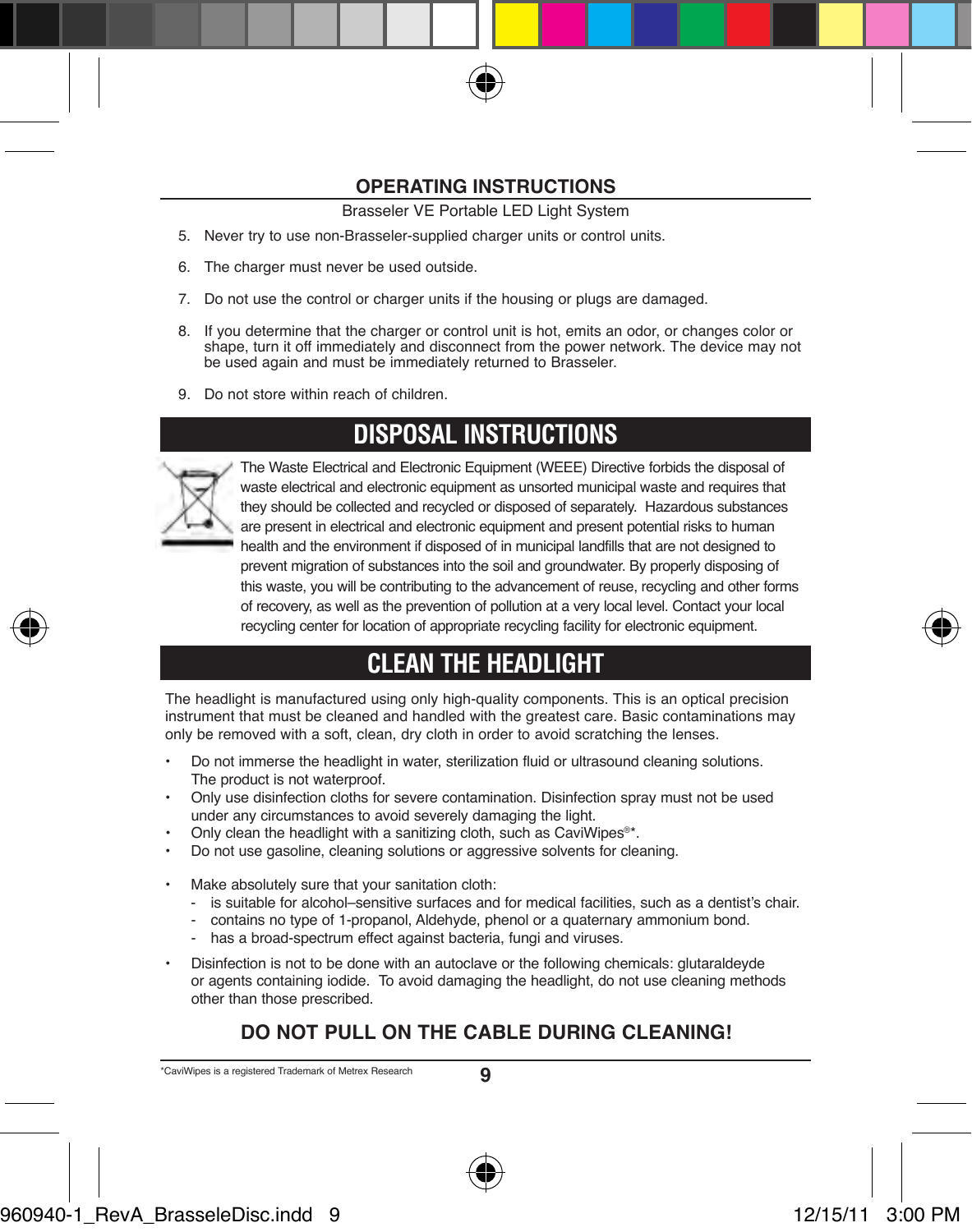Brasseler VE Portable LED Light System

### **returns and exchanges**

Brasseler USA guarantees our products, their performance and customer satisfaction. If the light is not satisfactory to the end user, it can be returned for any reason within 30 days of date of purchase. Items returned showing signs of use, abuse, or neglect will not be credited.

# **light system warranty**

Brasseler USA will provide a 1-year limited warranty against manufacturing defect on the battery pack and a 4-year limited warranty on the headlight and cable.

**NOTE:** The battery pack will need to be replaced periodically as it reaches its maximum number of charging cycles and is not covered under warranty.

For returns or exchanges, please contact **Brasseler USA's Customer Support Department at 800.841.4522** for a Return Materials Authorization (RMA#) and return label. When product is returned, the Brasseler USA-assigned RMA# must accompany the product. Brasseler USA is not responsible for any returned product without as assigned RMA#.

# **Contact**

For replacement parts or to reorder battery supplies, contact your local Brasseler USA representative or call toll free: **800.841.4522**